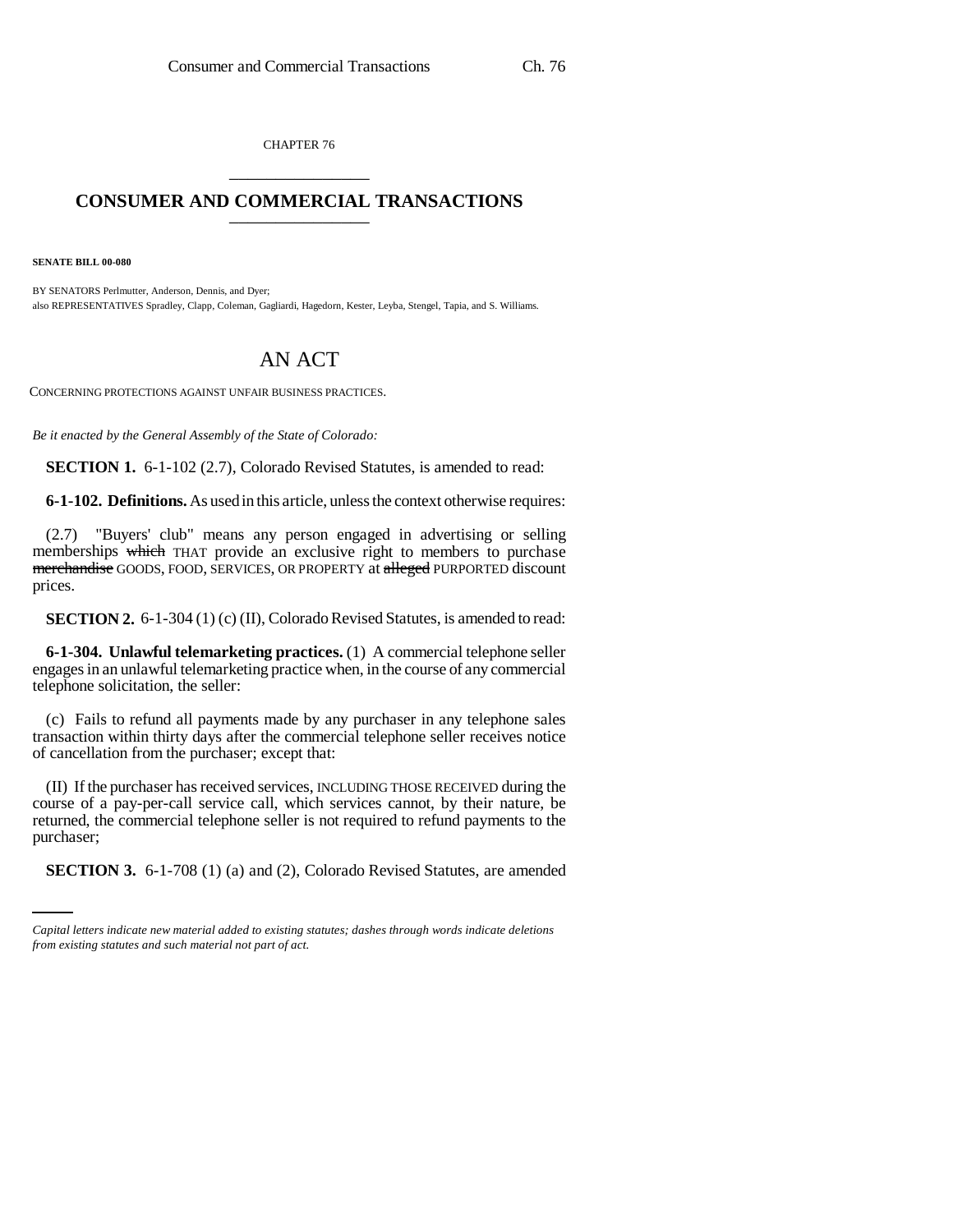to read:

**6-1-708. Motor vehicle sales and leases - deceptive trade practices.** (1) A person engages in a deceptive trade practice when, in the course of such person's business, vocation, or occupation, such person:

(a) Commits any of the following acts pertaining to the sale OR LEASE of a motor vehicle or a used motor vehicle:

(I) Guarantees to a purchaser OR LESSEE of a motor vehicle or used motor vehicle who conditions such purchase OR LEASE on the approval of a consumer credit sale TRANSACTION as defined in section  $5-2-104$  5-1-301 (6.5), C.R.S., or a consumer loan as defined in section 5-3-104, C.R.S., that such purchaser OR LESSEE has been approved for either a consumer credit sale or a consumer loan TRANSACTION if such approval is not final. For purposes of this subparagraph (I), "guarantee" means a written document or oral representation between the purchaser OR LESSEE and the person selling OR LEASING the vehicle that leads such purchaser OR LESSEE to a reasonable good faith belief that the financing of such vehicle is certain.

(II) Accepts a used motor vehicle as a trade-in on the purchase OR LEASE of a motor vehicle or used motor vehicle and sells OR LEASES such used motor vehicle before the purchaser OR LESSEE has been approved for a consumer credit sale TRANSACTION as defined in section  $5-2-104$   $5-1-301$  (6.5), C.R.S., or a consumer loan as defined in section 5-3-104, C.R.S., if such approval is a condition of the purchase OR LEASE;

(III) Fails to return to the purchaser OR LESSEE any collateral or down payment tendered by such purchaser OR LESSEE conditioned upon a guarantee by a motor vehicle or used motor vehicle dealer that a consumer credit sale TRANSACTION as defined in section  $5-2-104$  5-1-301 (6.5), C.R.S., or a consumer loan as defined in section 5-3-104, C.R.S., has been approved for such purchaser OR LESSEE, if such approval was a condition of the sale OR LEASE and if such financing is not approved and the purchaser OR LESSEE is required to return the vehicle;

(2) For purposes of this section, if a motor vehicle or used motor vehicle dealer guarantees financing and if approval for financing is a condition of the sale OR LEASE, such motor vehicle or used motor vehicle dealer shall not retain any portion of such purchaser's down payment or any trade-in vehicle as payment of rent on any vehicle released by such dealer to such purchaser pending approval of financing even if such dealer has obtained a waiver of such purchaser's right to return a vehicle or has contracted for a rental agreement with such purchaser.

**SECTION 4.** The introductory portion to 6-4-110 (1), Colorado Revised Statutes, is amended to read:

**6-4-110. Civil discovery request.** (1) When the attorney general has reasonable cause to believe that any person has engaged in or is engaging in a violation of any provision of this article OR OF ANY PROVISION OF THE FEDERAL ANTITRUST STATUTES THAT MAY BE ENFORCED BY THE ATTORNEY GENERAL, the attorney general may: